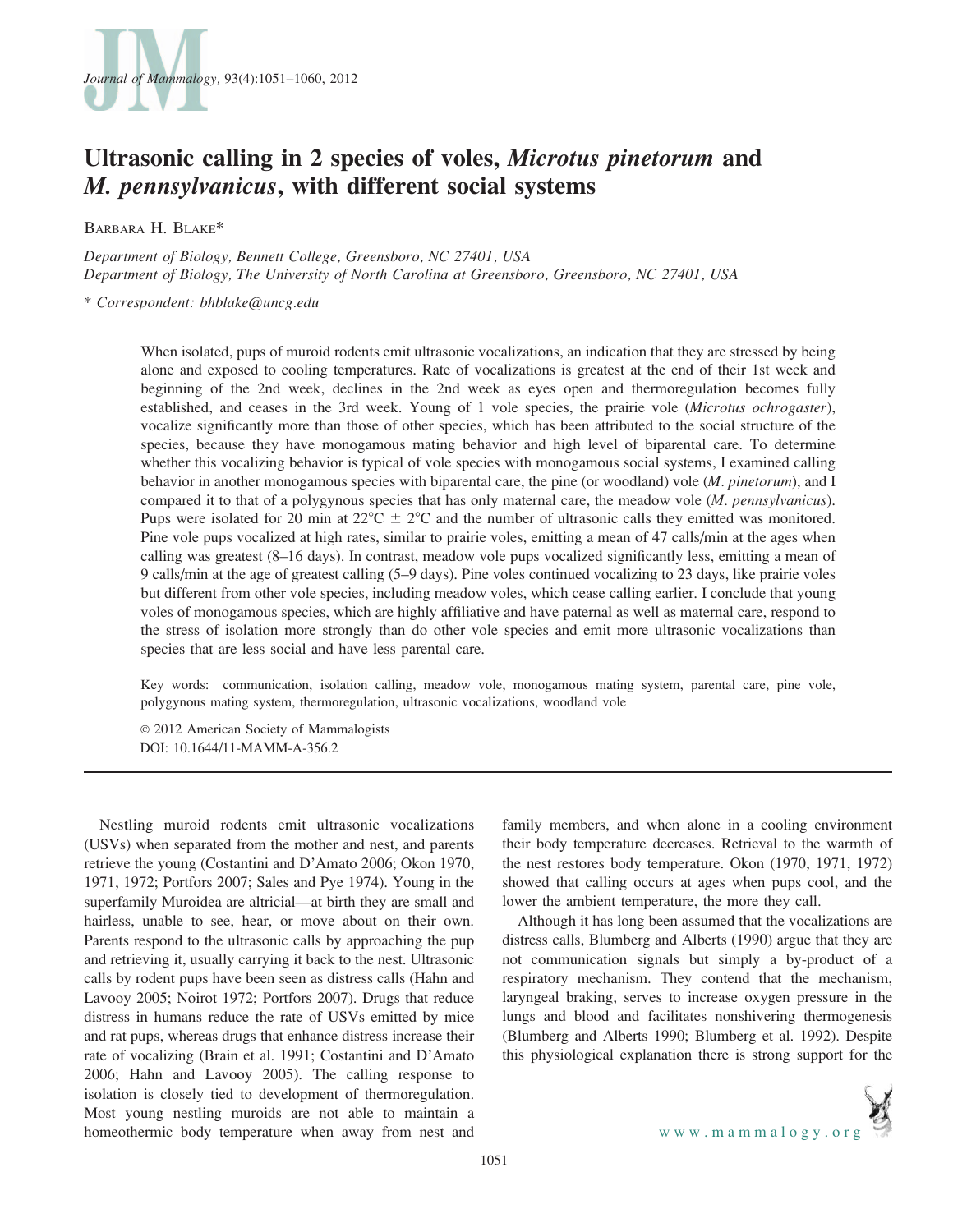view that infant USVs are a form of communication (Costantini and D'Amato 2006; Hofer 2002; Hofer and Shair 1993; Portfors 2007). Additionally, the calls begin within minutes of a vole pup being placed in a cooling environment, before a marked drop in body temperature, suggesting that the sensation of cool air rather than physiological warming initiates calling (Blake 1992). Kölliker (2005) points out that infant isolation calls fit the definition of solicitation behavior—behavior that solicits parental care, which complies with the definition of a signal. Additionally, the parental response—approach and retrieval—is a strong response and not readily extinguished (Sales and Pye 1974). The mother not only responds to the pup's needs by retrieving it, but D'Amato et al. (2005, 2006) have shown that her behavior also affects calling behavior of the pup. The physiological mechanism at the basis of isolation calling, laryngeal braking, could very likely be the origin of the signal that evolved into a vocalization communicating to parents that a pup is out of the nest and should be retrieved—an evolutionary step that has been suggested (Blake 2002; Hofer 2002).

Throughout various muroid groups, the calling response of isolated pups changes with age, but not in a simple way. Rate of ultrasonic calling increases with age in young nestlings, reaches a peak, and then decreases: a graph of calling rate with age is in the shape of an inverted U (Blake 1992; Branchi et al. 2001; De Ghett 1974; Geyer 1979; Okon 1970, 1971, 1972; Sales and Pye 1974). Typically, pups call little or not at all on the day of birth but emit more and more calls in the following days; the rate reaches a peak at about 6–8 days postpartum, and then declines as pups mature. As their eyes open and they develop the ability to hear, move about, and thermoregulate well, they call less and less and finally stop calling by about 16–19 days.

Prairie voles (Microtus ochrogaster), however, do not show this developmental profile of rising and falling calling rates during development. Rather, isolated infants emit USVs at high rates from the 1st day postpartum (Blake 2002; Rabon et al. 2001; Shapiro and Insel 1990). They continue to vocalize at rates that are considerably higher than for other vole species in the 1st week after birth, averaging  $>50$  calls/min when isolated at room temperature, compared to 1–10 calls/min in montane voles (M. montanus) and field voles (M. agrestis—Blake 1992, 2002; Rabon et al. 2001; Shapiro and Insel 1990). Additionally, young prairie voles continue calling past 20 days, considerably longer than other vole species. These differences in calling, however, do not appear to be linked to the development of thermoregulation. In their first 10 days, as prairie and montane voles grow from 2–3 g to about 5–7 g, their ability to maintain body temperature during isolation improved at the same rate, but their rates of isolation calling differed significantly (Blake 2002).

Prairie voles are socially monogamous (Getz et al. 1993). Monogamy is not common in mammals, with  $\leq 3\%$  of mammals exhibiting some form of monogamy (Kleiman 1977). Like most other mammalian species, montane voles and meadow voles (M. pennsylvanicus) are polygynous

(Boonstra et al. 1993; Jannett 1980; Madison 1980a, 1980b). In these 2 species in the wild, the female rears the young alone, nursing them periodically and leaving them alone in the nest while she forages, and she deserts them, thus weaning them, when they are about 14 days old (Jannett 1980, 1982; Madison 1980a, 1981). Similarly, in the laboratory only mothers provide parental care for pups (McGuire and Novak 1984, 1986; Oliveras and Novak 1986). In contrast, prairie voles establish strong male–female pair-bonds (Getz et al. 1993). They provide biparental care of young with both parents spending considerable time in the nest with the litter; pups are rarely left alone in the nest without at least 1 parent present (McGuire and Novak 1984). Although prairie vole pups can be separated from parents without losing body mass at 13 days (Blake 2002), they are not weaned at that age but continue to suckle until 19–20 days, and they tend to delay dispersal and remain in the natal nest after the next litter is born, helping to care for younger siblings (McGuire and Novak 1984; Wang and Novak 1992, 1994). Prairie voles are also highly affiliative, with more physical contact between siblings and between parents and young than in meadow voles (Wilson 1982a, 1982b).

It has been assumed that the high calling rate of isolated prairie vole young is associated with their social system, in particular with the strong tendency toward affiliation and biparental care (Blake 2002; Rabon et al. 2001; Shapiro and Insel 1990). It seems reasonable to assume that the more social a species is, the more need it has for communication within the social group. Alternatively, the high calling rate of prairie voles may simply be a unique characteristic of the species and independent of their social system. For example, differences in calling rates might be due to allometry if pups of different species differ in size (although they do not differ in size in prairie and montane voles). If high rates of ultrasonic calling are related to monogamy and intensive biparental care, the high rates also should be seen in other monogamous and biparental vole species (although size also could be a factor if there is a size discrepancy in pups).

My objective was to determine whether high calling rates of pups relate to the social structure of the species in voles. I examined calling rates of another pair of species that are closely related (Conroy and Cook 2000) but differ in mating systems, the pine (or woodland) vole  $(M.$  pinetorum), which is monogamous (FitzGerald and Madison 1983; McGuire and Novak 1984), and the meadow vole, which is not. Like prairie voles, young pine voles suckle until at least 21 days of age and juveniles stay in the nest after the next litter is born and help care for it (Geyer 1979; McGuire and Novak 1984; Powell and Fried 1992). I used the same protocol and equipment as in my previous study (Blake 2002), which allowed me to compare rates of isolation calling of pine and meadow voles and to determine if the monogamous species, the pine vole, vocalized at higher rates than the polygynous species, the meadow vole, as occurs in prairie and montane voles. This study is the 1st to monitor ultrasonic calling rates in pine voles in conjunction with development of thermoregulation and to relate calling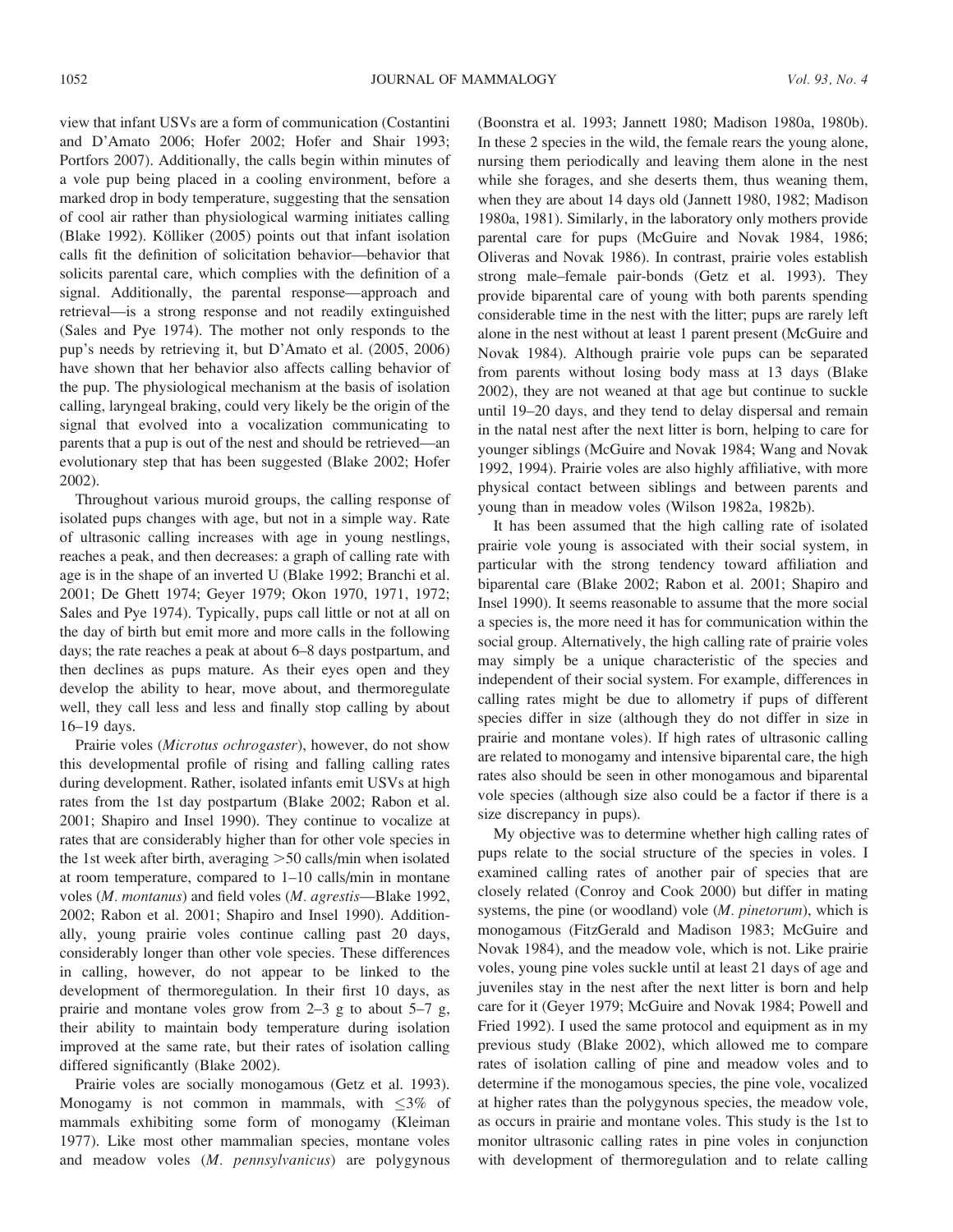rates to social structure of the species. It also is the 1st study of USVs or of development of thermoregulation in meadow voles.

I predicted that pine voles, like prairie voles, would have a high calling rate from day of birth with rates significantly higher than those of the polygynous species, the meadow vole. Because adults of these 2 species also differ in body size I compared calling rates and body mass of pups to expected expiratory rates (because calling occurs during expiration— Roberts 1972) to determine if body size explained differences in calling rate. I also monitored development of thermoregulation, and I predicted that it would not differ markedly between pine voles and meadow voles.

### MATERIALS AND METHODS

Experimental animals.—The study was performed on captive nestling pine voles and meadow voles. A pine vole colony was begun with stock from a colony at Smith College, Northampton, Massachusetts, which had been started with descendants of voles originally captured in an orchard in New Paltz, New York, in 1997 (McGuire and Sullivan 2001). The meadow vole stock was begun with voles captured in Fletcher, Henderson County, North Carolina, in 1995; pups used in the study were progeny of females that were born in captivity. Pine voles were tested from September 1999 to July 2000 and meadow voles from October 1995 to December 1997.

Pine voles are smaller in body size than meadow voles (Nadeau 1985). Breeding adults in the study colony had the following mean body mass: nonpregnant females, 26.6 g  $(SD =$ 4.5,  $n = 17$ ) for pine voles and 39.8 g (SD = 7.7,  $n = 15$ ) for meadow voles; and males, 25.4 g  $(SD = 5.2, n = 13)$  for pine voles and 51.1 g  $(SD = 10.9, n = 11)$  for meadow voles.

Voles were housed in the animal facility at Bennett College in a small building adjacent to the laboratory building. They were held in polycarbonate or polyacrylic cages,  $48 \times 27 \times 20$ cm. Ambient temperature in the animal room fluctuated somewhat with outdoor temperatures, ranging from  $12-21^{\circ}C$ in winter to  $18-26^{\circ}$ C in summer. Voles were provided rabbit pellets and laboratory mouse chow (Purina Rabbit Chow or Advanced Nutrition Rabbit Feed Professional Formula and Purina Mouse Diet 5015 Lab Diet; Purina Mills, St. Louis, Missouri), occasionally apples or fresh greens, and water ad libitum. A mixture of wood shavings and peat moss was placed in cages, as were strips of newspapers that the voles used for making nests. Cardboard tubes and glass jars or plastic tubes also were present in cages. Pine voles were given a layer of hay or dried grass about 10 cm deep in which to burrow and build nests. Photoperiod was 14L:10D with lights on at 0900 h. Tests were performed between 1300 and 1800 h in a laboratory separate from the animal facility. Adults were weighed prior to pairing and females also were weighed subsequently to check progress of pregnancies.

Vocalizations and body temperature during isolation.—I used the same protocol and equipment with pine and meadow voles as I had used in the previous study on prairie and montane voles and the same protocol as for field voles (Blake

1992, 2002). This allowed me to compare results directly between these species.

To determine ultrasonic calling response, individual vole pups were isolated and cooled for 20 min and their USVs were monitored. I selected a 20-min observation time because I judged this to be long enough for pups to recover from the stimulus of being moved into a cool environment and for their reaction to isolation and cooling to stabilize. This is longer than in many studies—Hahn and Lavooy (2005) found that the mean observation time was about 8 min in 67 studies of infant isolation calls that they surveyed.

Pups were selected arbitrarily from their home cage; they were not marked for individual identification nor was sex determined. A single pup was placed in a plastic container (13  $\times$  6  $\times$  5 cm) on a clean cotton ball and the container was put in an incubator at nest temperature  $(32-33^{\circ}C)$  for 2-5 min to allow the infant to rest after being handled. The container was then placed in a constant-temperature cabinet (Lab Line Ambi Hi-Lo Chamber; Lab Line Instruments, Melrose Park, Illinois) maintained at a cooling temperature of  $22^{\circ}C \pm 2^{\circ}C$ . Fresh air was passed through the container holding the pup at a flow rate of 50 ml/min. Vocalizations were counted for 20 min, after which the pup was removed from the cabinet, its body temperature was measured as described below, and it was weighed. Infants were held in an incubator at nest temperature until tests on the litter were completed, then all littermates were returned to the home cage. Test containers were washed with hot water and detergent after each test.

Ultrasonic calls were monitored in isolated pine voles at ages 1–24 days and meadow voles at 1–14 days (with 0 days being day of birth). Meadow voles were not studied beyond 14 days because the colony stopped reproducing before tests at the later ages had been conducted. Monitoring was done on 13 litters of pine voles and 10 litters of meadow voles, with a total of 37 tests on individual pine vole pups and 21 on individual meadow vole pups. Some litters were sampled at several ages (1–6 different ages for pine voles and 1–5 ages for meadow voles), although never on 2 days in succession. The number of pups in a litter that were tested at a given age was limited by litter size. Litters were small in pine voles ( $\bar{X} = 1.8 \pm 0.6$  SD, n  $=$  13 litters); most (31 of 37) tests were done on 2 pups, and in 6 tests only 1 pup was available. Meadow voles had larger litters ( $\bar{X}$  = 3.9  $\pm$  1.4, n = 33 litters); 3 pups were used in 13 of 21 tests, 2 pups in 6 of 21 tests, and the 1 available pup in 2 tests.

Tests also were done on 4 litters born to the 4 wild-caught females that made up the original stock. Twenty-six tests were performed on these pups at ages 3–18 days, with 1–3 tests per litter. Data for these litters were not included in statistical analyses because rearing of young by wild-caught females may not be comparable to rearing by laboratory-born females; data from the 2 groups were not combined. Mean data for these 4 litters are reported for comparison with data on pups of laboratory-born females.

Days on which pups were tested depended on litter availability and on my schedule and those of students working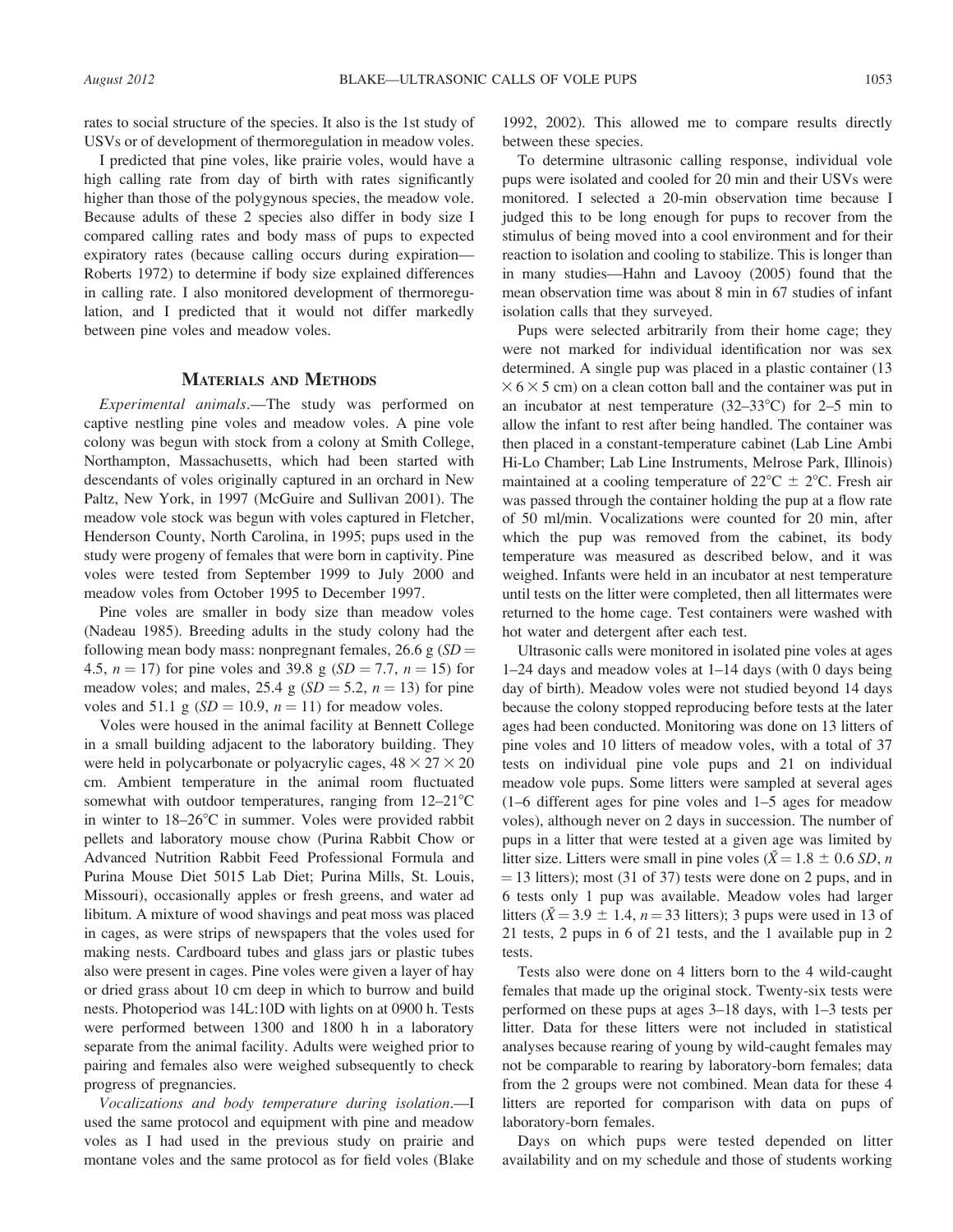with me. Because emission of USVs is quite variable, with some pups calling little or not at all and their littermates emitting many calls, I averaged number of calls for all pups in a litter tested on a given day (after log-transformation—see below).

Ultrasonic calls were monitored with a bat detector (model S-25; Ultra Sound Advice, London, United Kingdom). The detector was set to its ''divide-by-N'' mode in which any instantaneously dominant frequency in the range 15–200 kHz is divided by 10 to produce a frequency that is audible to humans. The microphone was suspended vertically within the constant-temperature cabinet about 10 cm above the infant vole.

Calls were monitored with headphones and counted with a tally counter. The cumulative number of vocalizations was noted for each minute of the 20-min test. I use the term ''call'' or USV to refer to individual pulses of sound emitted at ultrasonic frequency.

The nestling period in voles is brief,  $\leq$  weeks in most vole species. Development consists of 3 stages. In the 1st stage, about 1 week long, pups are very immature, cannot see or hear, and their thermoregulatory response is so limited that they are completely dependent on maternal care for thermoregulation. In the 2nd stage, also about 1 week in length, development is rapid as pups acquire hearing, sight, locomotor skills, and the ability to thermoregulate independently; in this stage pups become able to survive without their mother. In the 3rd stage, thermoregulation and locomotion are well developed and pups may disperse from the nest (Blake 1992; Hill 1976; Pépin and Baron 1978). Isolation calling in voles is greatest in the first 2 stages and declines and ceases in the 3rd stage (Blake 1992, 2002).

I compared calling rates of the 2 species at 3 periods: week 1, week 2, and the period of peak calling. I defined week 1 as 1–6 days (because no data were taken at 0 days), week 2 as 7– 14 days, and the peak period as the 5–9 days when calling rates were highest. I determined peak calling period by inspection of age-group means (as calculated from antilog of mean logtransformed number of calls in 20 min), with peak period being the time when mean calling rates were at least twice as high as before and after the peak.

In addition to number of calls emitted, the tendency to vocalize when isolated also may be seen in latency to begin calling and in proportion of pups that emit calls when isolated (both of which differ between prairie and montane voles [Blake 2002]). Cumulative number of USVs emitted was noted after each minute of the test, and I determined latency to call as the first 1-min interval in which a call was detected. I calculated proportion of pups calling from number of individuals (1–14 days of age) that emitted any USVs during the 20-min isolation test.

Body temperature was measured after the 20-min isolation test to determine how well pups maintained their body temperature when exposed to a cooling environment. Body temperature was measured to the nearest  $0.1^{\circ}$ C with an electronic thermometer (NIST; Fisher Scientific, Atlanta,

Georgia) using a thin probe (YSI 402, YSI 511, or YSI 554; Yellow Springs Instruments, Yellow Springs, Ohio). To minimize invasive procedures, the probe was placed in the axilla or, for very small infants, on the thorax with the foreleg folded over it, for 45 s (as described in Blake 1992). Gebczyński (1975) showed that axillary measurements of the bank vole (*Myodes glareolus*) were within  $0.1^{\circ}$ C of deep-body temperature. Body mass was measured to the nearest 0.1 g on an electronic balance (Ohaus model CT600S or Ohaus Scout model SC 4010; Ohaus Corporation, Florham Park, New Jersey).

All procedures conformed to guidelines of the Animal Care and Use Committee of the American Society of Mammalogists (Sikes et al. 2011). Procedures were approved by the Institutional Animal Care and Use Committee of Bennett College.

Statistical analyses.—Values for number of USVs in 20 min were not distributed normally (i.e., means and variances for each species were positively correlated), so data were normalized by logarithmic transformation (Martin and Bateson 1993). This allowed direct comparison to calling data for prairie, montane, and field voles, which also were logtransformed. Inferential statistics were calculated on transformed data. Descriptive statistics are presented as logarithms and also converted to number of calls per minute for ease of interpretation. Log-transformed data are presented as mean  $\pm$  1 SD.

For graphical representation, data were reduced by calculating means for 3-day age groups, beginning with ages 1–3 days (tests were not done on day of birth, 0 days). Group means were calculated from litter means. Sample size for number of calls and body mass was 3–6 litters in each age group for pine voles and 2–6 litters for meadow voles; for body temperature it was 2–6 litters per age group for each species.

To avoid pseudoreplication from using data for litters that had been tested repeatedly, statistical tests were performed on subsets of data consisting of 1 test per litter, comparing calling rates at the 3 periods described above. Subsets for each species were selected so there was an approximately equal distribution of ages throughout the selected period, with no repeated measures on any litter (i.e., independent observations). For all statistical comparison,  $\alpha = 0.05$ .

To compare number of USVs between the 2 species, permutation tests with 1,000 permutations were performed on the subsets of data for number of log-transformed calls in 20 min (Manly 1998). To compare latency between species, a median sign test was used on subsets.

To examine whether calling rates vary with body mass of pups, I compared rate of calling during the peak calling period in the 2 species to the expected rate of respiration, because USVs are produced during the expiratory phase of respiration (Roberts 1972). I calculated expected respiration rate for pups from their body mass, using the equation for rate of respiration of mammals in general, which scales with body mass as  $53.5M^{-0.26}$  (in breaths per minute), where M is body mass in kilograms (Stahl 1967). Comparison between species was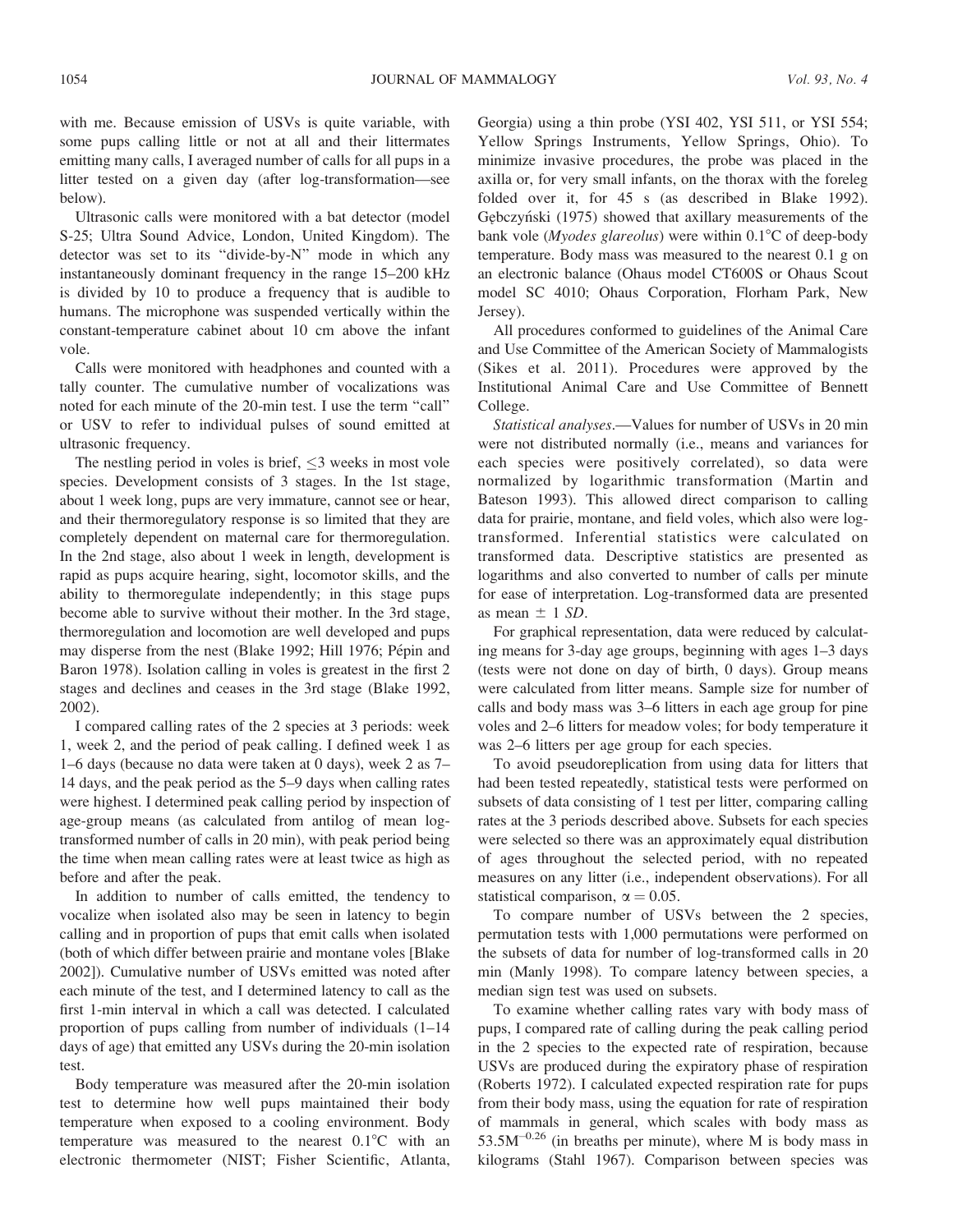

FIG. 1.—Rate of ultrasonic calling by isolated vole pups showing the higher rate for the monogamous species, the pine vole (Microtus *pinetorum*  $[M. \, pin.]$ , than the polygynous species, the meadow vole (M. pennsylvanicus [M. penn.]). Statistics were calculated on logtransformed number of calls in 20-min tests; calling rate shows values as number of calls per minute. Symbols indicate mean for pups in each 3-day age group; vertical lines indicate  $\pm$  1 SD. Sample size is 3–6 litters per age group for pine voles and 2–6 litters per group for meadow voles.

made using mean body mass of pups in each litter (at age tested) for the subsets of data with no repeated measures at age of peak calling  $(n = 8$  litters for each species).

#### **RESULTS**

Ultrasonic calling.—Pine vole pups emitted more USVs than did meadow vole pups, as predicted (Fig. 1; Table 1). Pine voles showed the typical developmental profile of muroid rodents, emitting fewer vocalizations in the 1st few days than later in the nestling period, reaching a peak of calling, then declining (Fig. 1). Meadow voles showed a similar rise and then decline in calling rates (Fig. 1). During the 1st week postpartum, pine voles did not differ significantly from meadow voles in number of isolation calls emitted, although they called at a slightly higher average rate (7 calls/min, compared to 3 calls/min for meadow voles [Table 1]). During their 2nd week, though, pine voles emitted significantly more USVs than did meadow voles (mean of 23 calls/min compared to 3 calls/min [Table 1]). Time of peak calling was later in pine voles than in meadow voles (Fig. 1; Table 1), and calling rate at the peak period was significantly greater in pine voles ( $\bar{X} = 47$ calls/min) than in meadow voles ( $\bar{X} = 9$  calls/min [Table 1]).

Pine voles were still vocalizing at 23 days, the last age tested, although at low rates ( $\bar{X} = 0.6$  calls/min,  $n = 4$  litters; Fig. 1). Meadow voles had a low mean rate of calling at 12 days ( $\bar{X}$  = 0.3 calls/min, n = 2 litters) and a slightly higher rate at 14 days ( $\bar{X} = 1.3$  calls/min,  $n = 3$  litters; Fig. 1), but they were not tested beyond that age.

Results for meadow voles born to the 4 wild-caught females confirm that meadow vole pups essentially cease calling by 12 days, much earlier than pine voles. Mean rates for pups of wild-caught mothers were similar to rates for pups of laboratory-born mothers at 3, 6, and 10 days (6, 18, and 1.5 calls/min, respectively), with a peak at 6 days, but by 12 days only an occasional call was emitted ( $\bar{X} \leq 0.05$  call/min at 12, 14, and 18 days).

Pine and meadow voles had similar tendencies to vocalize when isolated, as indicated by latency to call and proportion of pups tested that emitted USVs. Pine and meadow voles did not differ in latency to begin vocalizing—pups of both species began calling at the beginning of the isolation test. Median latency for both pine and meadow voles was min 1 at all 3 periods examined, 1–6 days, 7–14 days, and peak calling ages  $(P > 0.10$  for each age group; median sign test). The 2 species did not differ in proportion of pups calling. Most pups called when isolated in weeks 1 and 2: at these ages calls were emitted in 43 (98%) of 44 tests on pine voles and in 51 (96%) of 53 tests on meadow voles ( $P > 0.50$ ,  $df = 1$ ; chi-square test).

Pups from litters of 1 tended to call less than pups of similar ages from litters of 2 or more, in both pine and meadow voles, but differences were not statistically significant ( $P > 0.10$  in each comparison; median sign tests). However, the study was not designed to detect differences in calling rates between litters of different sizes, and samples in each age group were small.

Growth and development.—Meadow vole pups were larger than pine vole pups from birth, as would be expected from the larger body size of meadow vole adults. Meadow voles

TABLE 1.—Number of calls emitted by isolated pine voles (Microtus pinetorum) and meadow voles (M. pennsylvanicus) for 3 time periods, 1st week postpartum, 2nd week postpartum, and age of peak calling, showing that number of calls in 20 min was significantly greater in the monogamous species (the pine vole) than in the polygynous species (the meadow vole) during the 2nd week and at peak calling. Data are based on subsets with no repeated measures. Mean and SD are based on log-transformed number of calls in 20 min;  $P$  (probability) is for comparison of logtransformed number of calls between species, using a permutation test. Number of calls and rate were determined from antilogs of mean number of calls.

| Comparison   | <b>Species</b>    | Ages (days) | $N$ (litters) | Log no. calls in<br>20 min $(\bar{X} \pm SD)$ | No. calls in 20 min | Rate (calls/min) | P (permutation test) |
|--------------|-------------------|-------------|---------------|-----------------------------------------------|---------------------|------------------|----------------------|
| First week   | M. pinetorum      | 1–6         | 8             | $2.151 \pm 0.868$                             | 141                 |                  |                      |
|              | M. pennsylvanicus | $1 - 6$     |               | $1.783 \pm 0.548$                             | 60                  |                  | 0.19                 |
| Second week  | M. pinetorum      | $7 - 14$    |               | $2.665 \pm 0.530$                             | 462                 | 23               |                      |
|              | M. pennsylvanicus | $7 - 14$    | 8             | $1.724 \pm 0.795$                             | 52                  |                  | 0.013                |
| Peak calling | M. pinetorum      | $8 - 16$    | 8             | $2.976 \pm 0.346$                             | 945                 | 47               |                      |
|              | M. pennsylvanicus | $5 - 9$     | 8             | $2.236 \pm 0.401$                             | 171                 |                  | 0.002                |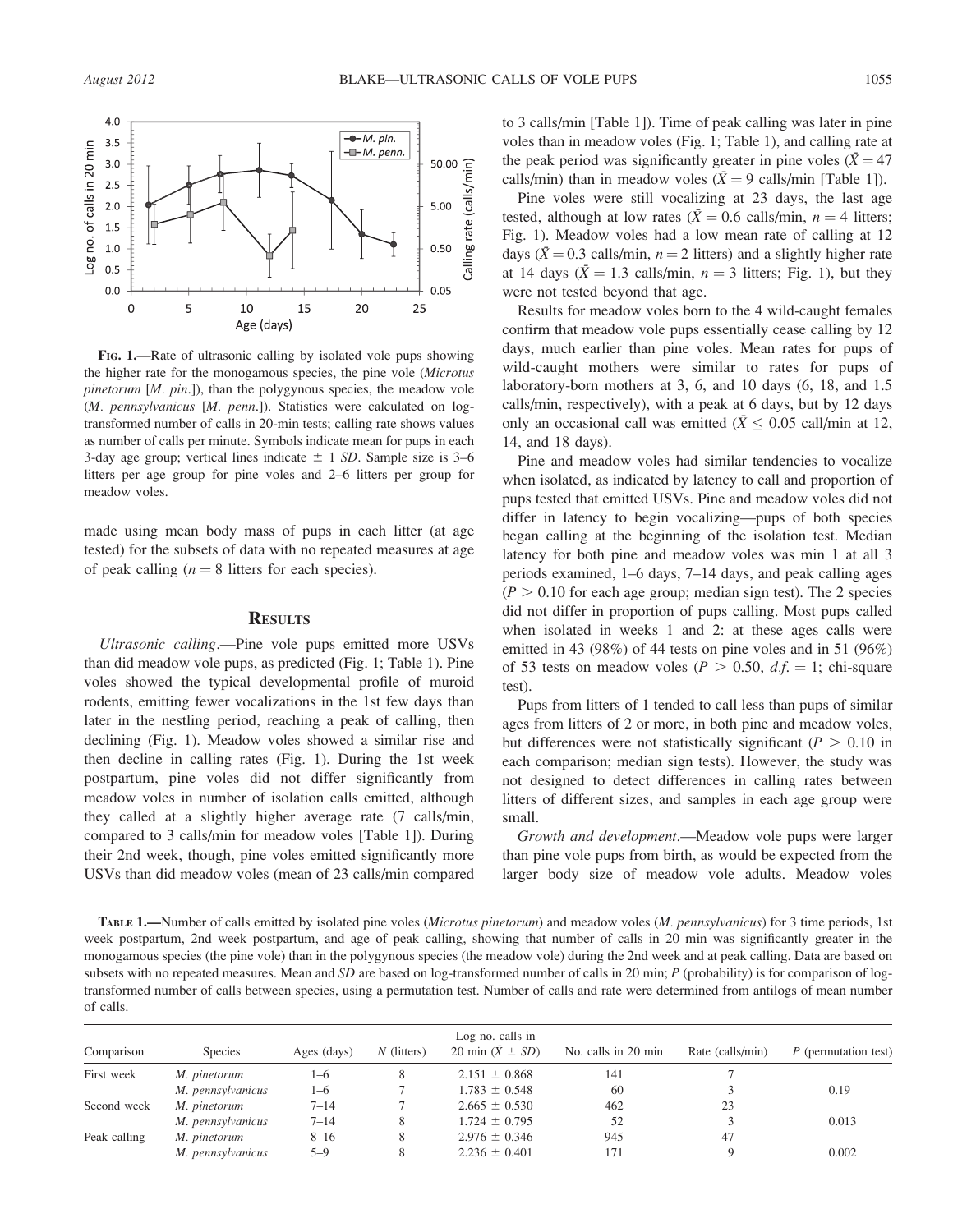

FIG. 2.—Growth and development of homeothermy in pine voles (Microtus pinetorum)and meadow voles (M. pennsylvanicus) during the nestling period. A) Body mass, showing larger size of meadow voles. B) Body temperature after isolation and cooling for 20 min at  $22^{\circ}$ C, showing similarity in maintaining body temperature by 11 days and full homeothermy by 13 days (mean) and 14 days (all litters) in both species, despite size differences. Symbols indicate mean for pups in each 3-day age group; vertical lines indicate  $\pm$  1 SD. Sample size is 3–6 litters per age group for body mass of pine voles and 2–6 litters per group for body mass of meadow voles and for body temperatures of both species.

weighed more at 14 days ( $\bar{X}$  =15.9 g) than pine voles weighed at 23 days ( $\bar{X} = 14.9$  g; Fig. 2A).

These differences in body size between pine and meadow voles did not explain differences in calling rates. At the time of peak calling, when calling rates were significantly different, pups of the 2 species had almost the same body mass—for pine voles (with peak rates later, at 8–16 days) mean body mass was 8.7 g, and for meadow voles (with peak rates at 5–9 days) it was 8.6 g (Fig. 2A). Expected respiratory rates for these body masses, calculated from the relationship  $x = 53.5M^{-0.26}$  (with mass in kilograms—Stahl 1967), are thus almost the same: 183.7 breaths/min for pine voles and 184.2 breaths/min for meadow voles. Yet pine voles had significantly higher calling rates during the age of peak calling than did meadow voles (Table 1).

Despite being smaller, pine vole pups developed independent thermoregulation at almost the same age as meadow voles (Fig. 2B). (Here I am defining ''independent thermoregulation'' or ''full homeothermy'' as a pup maintaining body temperature  $>$  36°C when isolated at 22°C for 20 min.) Although meadow voles held body temperature above a mean of 35°C when cooled at 9 days and pine voles not until 11 days, by 14 days all litters of each species maintained homeothermic temperatures with mean body temperatures  $> 36^{\circ}$ C (means of 3 litters for meadow voles at both ages and for 3 litters of pine voles at 14 days and 2 litters at 11 days).

#### **DISCUSSION**

As predicted, infant pine voles vocalized at higher rates than meadow voles when isolated, a difference much like that between prairie vole and montane vole young (Blake 2002; Rabon et al. 2001; Shapiro and Insel 1990). Pine vole pups vocalized at a very high rate during their peak calling period, similar to prairie voles—means of 47 calls/min in pine voles (Table 1) compared to 54 calls/min in prairie voles (age 0–8 days—Blake 2002). By contrast, mean peak rates in the 2 polygynous species were 9 calls/min in meadow voles (Table 1) and 4 calls/min in montane voles (age 4–10 days—Blake 2002). Pine and prairie voles also were similar in that young continued emitting isolation calls to about 23 days (Fig. 1), later than pups of most muroid species, which cease calling by 19 days (Blake 1992, 2002; De Ghett 1974, 1977; Okon 1970, 1971, 1972; Smith and Sales 1980; Yoshinaga et al. 1997).

One result I had not expected was that pine vole pups did not call at peak rates from day of birth as prairie voles do (Blake 2002). In this respect the developmental profile of pine voles resembled that of other muroids, with less calling in their 1st few days followed by a peak of calling, not the early peak seen in prairie voles. It also is not clear why age of peak calling differs in prairie and pine voles.

In other vole species, peak calling period ends a few days before independent thermoregulation is established, and then rates decline (Okon 1970, 1971, 1972). Most muroids, including voles, have peak calling at about 5–10 days of age (Blake 1992, 2002; Okon 1970, 1971; Rabon et al. 2001), and montane, meadow, and field voles achieve full homeothermy soon after, at 11–13 days. By contrast, in prairie and pine voles, peak calling seems to be dissociated from development of thermoregulation; prairie voles call at peak rates at 0–8 days but achieve homeothermy later, at 16–18 days (Blake 2002), whereas pine voles have peak rates at 8–14 days and achieve homeothermy during that period, at 13 days (Figs. 1 and 2B). Apparently factors in addition to isolation and cooling influence calling rates in prairie and pine voles. It is known that vocalizing behavior in muroids is altered by social and environmental factors such as odors or presence of the mother (Costantini and D'Amato 2006; Geyer 1979, 1981; Hofer 2002; Kapusta et al. 1995). More study is needed on additional factors that may affect calling rates in monogamous vole species. Nonetheless, the overall picture of a stronger vocal response by the 2 monogamous species supports my hypothesis that the rate of infant vocalizing during isolation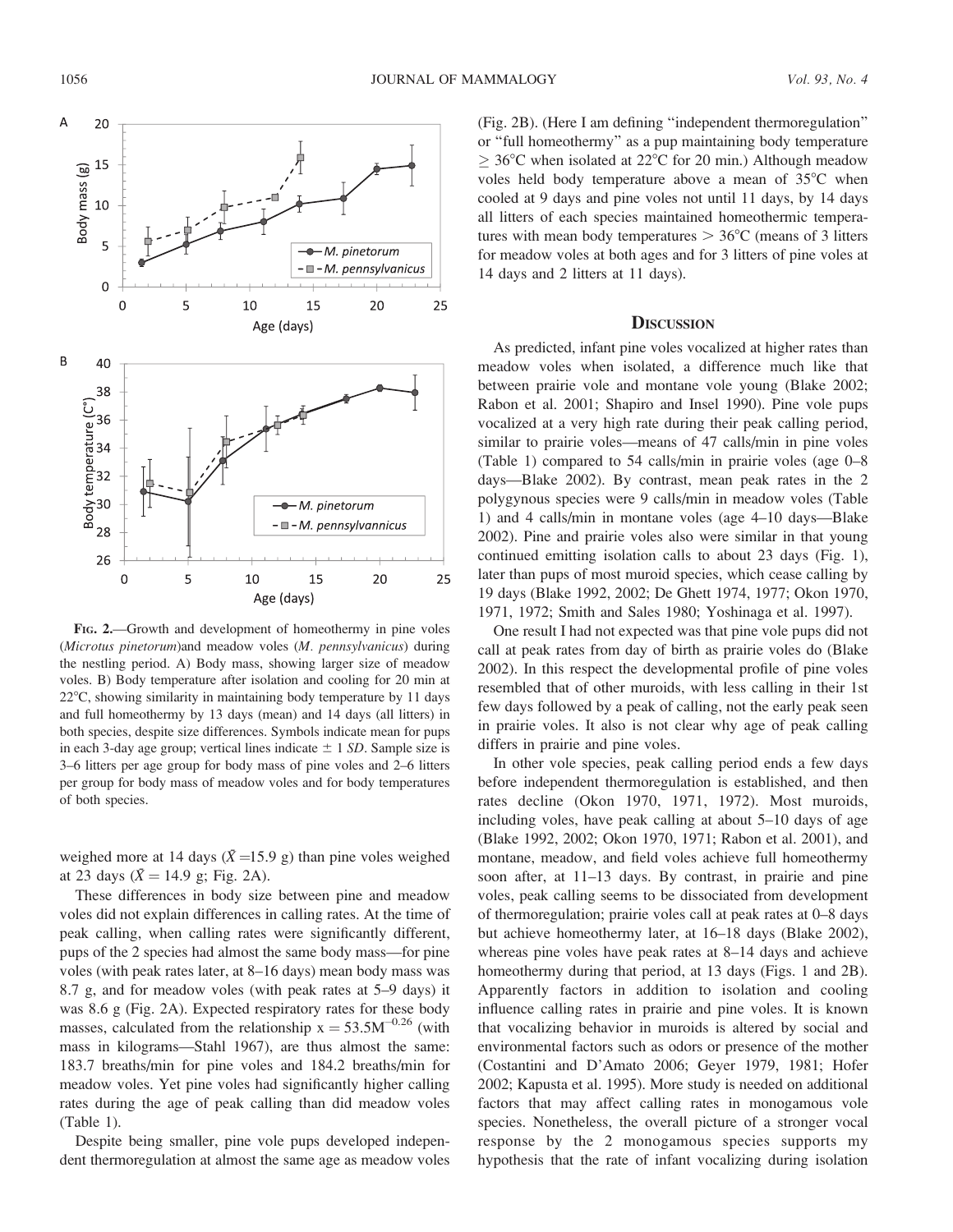is related to social structure in voles, with infants of monogamous species vocalizing more than infants of polygynous species when isolated.

Results suggest that pups from litters of 1 call less when isolated than pups from larger litters. A potential explanation for this could be that pups that have no littermates are less stressed by being isolated. Because this trend was seen in both pine and meadow voles, there is no indication that it was related to social system. Future studies could explore the effect of isolation on pups from litters of varying sizes.

It would be reasonable to ask whether the differences in vocalization rates are due to body mass, because adults of the 2 monogamous species are smaller  $( $40 \text{ g}$ )$  than those of the 2 polygynous species  $(>=40g)$ . USVs are elicited by cooling, and pups vocalize more when exposed to lower cooling temperatures (Blake 1992; Okon 1971). Because small pups cool faster than large ones, one might predict that they vocalize at higher rates. Vocalizations also are related to respiration in that they are produced during exhalation (Roberts 1972), and respiratory rate is inversely related to body mass in mammals (Stahl 1967). If body mass alone determined vocalization rate, smaller pups would vocalize at higher rates than larger ones. However, examination of vocalizing rates and body mass of pups shows that this does not explain the difference between pine and meadow voles. During the peak calling period pups of the 2 species had almost the same body mass, but calling rate was 26% of expected respiratory rate for pine voles and only 5% of expected for meadow voles. A similar difference is seen between prairie and montane voles: peak calling rates are 29% of expected respiratory rate in prairie vole pups but only 3% in montane vole pups (calculated from mean calling rates and mean body mass of pups during peak periods [Blake 2002]). Thus, differences in body mass do not explain differences in calling rate between the monogamous and polygynous vole species.

The high rate of calling of prairie vole pups has been attributed to the high level of sociality in the species (Rabon et al. 2001; Shapiro and Insel 1990). Like prairie voles, pine voles have a high degree of sociality. Prairie and pine voles live in extended family groups, whereas meadow and montane voles tend to be solitary (FitzGerald and Madison 1983; Getz et al. 1993; Jannett 1980, 1982; Madison 1980a, 1980b; Webster and Brooks 1981). Laboratory studies also show that prairie and pine voles are prone to social contact with conspecifics; parents and young spend significantly more time sitting or lying in bodily contact with one another than do meadow and montane voles (Salo et al. 1993; Shapiro et al. 1989; Wilson 1982a, 1982b).

Several studies indicate that young prairie voles are more stressed than young of other species when isolated from parents and littermates. Most studies on USVs of infant rodents elicit calls by isolating the pup at cooling temperatures  $(\leq 25^{\circ}$ C—Hahn and Lavooy 2005). Although sometimes referred to as isolation calls, vocalizations can be elicited by a number of stressors, including cooling. In studies on 5 muroid species, Okon (1970, 1971, 1972) found that pups vocalized little or not at all when isolated at nest temperatures  $(31-35^{\circ}C)$ , which suggests that the USVs they emitted at  $\leq$ 22°C were mostly in response to being cooled; Blumberg et al. (1992) found similar results—rat pups (Rattus norvegicus) do not vocalize when isolated without tactile stimulation at  $35^{\circ}$ C. Prairie voles (4–7 days old), however, do vocalize when isolated at nest temperature  $(34^{\circ}C)$ , calling at a mean rate of 12 calls/min. This is not significantly different from the rate for montane voles (2.2 calls/min) that were isolated and also cooled (at  $22^{\circ}$ C—Blake 2002). Unfortunately, similar studies have not been reported for pine voles.

Studies of stress hormones also support the conclusion that social isolation is stressful to prairie voles, because plasma corticosterone levels are higher in prairie voles isolated at 4–10 days than in montane voles (Shapiro and Insel 1990). Isolation alone, without cooling, therefore seems to be more stressful to prairie vole pups than to montane voles or other muroid species.

Calling patterns of young deermice also differ between species that have different social systems. The California deermouse (Peromyscus californicus) is considerably more social than many of its congeners, with a monogamous mating system and paternal care of the young (Ribble 1991; Wright and Brown 2002). Isolated California deermouse pups emit many USVs from ages 1 to 15 days (at a mean rate of  $\geq 100$ calls/min—Vieira and Brown 2002). By contrast, pups of the North American deermouse (P. maniculatus), a polygynous species, emit fewer USVs when isolated: they mostly emit audible calls in their first 4 days, and their peak of ultrasonic calling, in the middle of the 2nd week, is at a mean rate of 52 calls/min (Smith 1972).

Several aspects of social structure of monogamous voles may explain why pups of these species vocalize more than those of polygynous species when isolated. One aspect is that it can be risky for a pup that is outside the nest to vocalize extensively if it is not retrieved quickly. USVs of vole pups tend to be in the range 30–60 kHz (Colvin 1973; Mandelli and Sales 2004; Motomura et al. 2002), and small carnivores can hear frequencies in this range (Heffner and Heffner 1985a, 1985b; Powell and Zielinski 1989). Nearby predators, or even conspecific adult males, may be attracted to the calls and attack the pup. Pups of prairie and pine voles (monogamous species) are rarely left unattended. In addition to attentive parents, there are often older siblings living in the nest that help care for and retrieve young pups (Gruder-Adams and Getz 1985; McGuire and Novak 1984, 1986; Powell and Fried 1992; Wang and Novak 1992, 1994). Thus, family members are near and can respond quickly to retrieve a calling pup. In contrast, females of meadow and montane voles (polygynous species) are the only ones nesting with the pups and they leave pups alone for extended periods (Madison 1981; McGuire and Novak 1984, 1986; Wang and Novak 1992), so mothers often would not hear pups calling. Thus, the benefit (retrieval) of continued and extensive calling would be greater for prairie and pine vole pups and the risk (predation) less than for meadow and montane vole pups.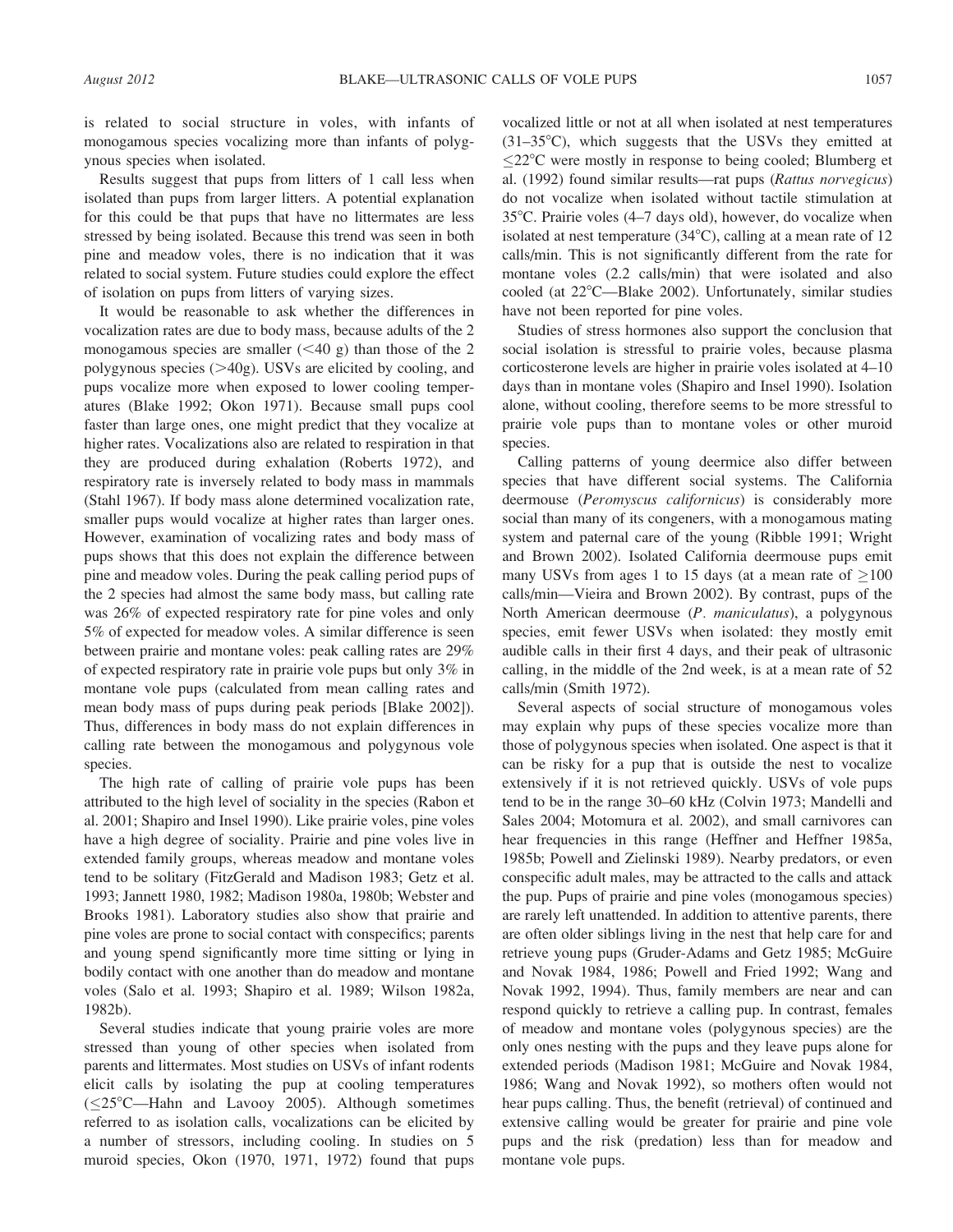In addition to presence of both parents and older siblings in the nest with pups, there are a number of other traits that characterize monogamous species. Dewsbury (1981) devised a monogamy scale based on 9 characters in muroid rodents that vary with social system, including copulatory behaviors, pairbonding, and joint parental care. Of 8 species of Microtus, prairie and pine voles scored the highest for monogamy and meadow and montane voles scored the lowest. McGuire et al. (2011) identified 11 characters including suckling behaviors, parental presence in the nest, and a number of pup behaviors and found a distinct difference between monogamous and polygynous vole species. Prairie voles exhibit all 11 of the characters and pine voles 10 of the 11, but montane voles show only 1 (and possibly 2 others) and meadow voles only 1. Another trait, not included in the characters examined by Dewsbury (1981) or McGuire et al. (2011) but doubtless related to them, is affiliative behavior. Monogamous vole species are significantly more prone to bodily contact than are polygynous species (Salo et al. 1993; Wilson 1982a, 1982b). Taken together, these studies show there is a large suite of characters that clearly distinguish the 2 monogamous vole species from the polygynous ones.

I conclude that the tendency for pups to emit ultrasonic vocalizations at a high rate when isolated is another character in this suite. As with the other reproductive and behavioral traits, high calling rates occur in 2 monogamous vole species, prairie and pine voles, but not in 2 polygynous species, montane and meadow voles. Future studies should reveal whether these differences in rates of isolation calling between monogamous and polygynous species are seen in other vole species as well as in other muroid groups.

#### **ACKNOWLEDGMENTS**

The following students provided invaluable help in taking data and caring for the vole colonies: K. N. Adams, S. Allen, M. Bonaparte, S. Choo-Ying, K. Reed, D. N. Sellars, A. Smith, and C. M. Twyman from Bennett College and A. M. Curtis from The University of North Carolina at Greensboro. I thank B. McGuire for pine voles and J. Vandenbergh and W. Sullivan of North Carolina State University for meadow voles with which I began the colonies. J. J. Lepri and the Department of Biology at The University of North Carolina at Greensboro provided me with space and facilities during the preparation of this manuscript, which I appreciate very much. M. Kalcounis-Rueppell was helpful with numerous discussions and insightful comments on the manuscript, and J. J. Lepri also kindly reviewed an earlier version of the manuscript; I thank them both. I also appreciate the helpful comments and suggestions of 2 anonymous reviewers. The project was funded by the Minority Biomedical Research Support program (grant GM44780) from MORE division of the National Institute of General Medical Sciences of National Institutes of Health to Bennett College.

## LITERATURE CITED

BLAKE, B. H. 1992. Ultrasonic vocalization and body temperature maintenance in infant voles of three species (Rodentia: Arvicolidae). Developmental Psychobiology 25:581–596.

- BLAKE, B. H. 2002. Ultrasonic calling in isolated infant prairie voles (Microtus ochrogaster) and montane voles (M. montanus). Journal of Mammalogy 83:536–545.
- BLUMBERG, M. S., AND J. R. ALBERTS. 1990. Ultrasonic vocalizations by rat pups in the cold: an acoustic by-product of laryngeal braking? Behavioral Neuroscience 104:808–817.
- BLUMBERG, M. S., I. V. EFIMOVA, AND J. R. ALBERTS. 1992. Thermogenesis during ultrasonic vocalization by rat pups isolated in a warm environment: a thermographic analysis. Developmental Psychobiology 25:497–510.
- BOONSTRA, R., X. XIA, AND L. PAVONE. 1993. Mating system of the meadow vole, Microtus pennsylvanicus. Behavioral Ecology 4:83– 89.
- BRAIN, P. F., K. NASTITI, AND D. BENTON. 1991. 'Anxiety' in laboratory rodents: a brief review of some recent behavioural developments. Behavioural Processes 25:71–80.
- BRANCHI, I., D. SANTUCCI, AND E. ALLEVA. 2001. Ultrasonic vocalisation emitted by infant rodents: a tool for assessment of neurobehavioural development. Behavioural Brain Research 125:49–56.
- COLVIN, M. A. 1973. Analysis of acoustic structure and function in ultrasounds of neonatal Microtus. Behaviour 44:234–263.
- CONROY, C. J., AND J. A. COOK. 2000. Molecular systematics of a Holarctic rodent (Microtus: Muridae). Journal of Mammalogy 81:344–359.
- COSTANTINI, F., AND F. R. D'AMATO. 2006. Ultrasonic vocalizations in mice and rats: social contexts and functions. Acta Zoologica Sinica 52:619–633.
- D'AMATO, F. R., E. SCALERA, C. SARLI, AND A. MOLES. 2005. Pups call, mothers rush: does maternal responsiveness affect the amount of ultrasonic vocalizations in mouse pups? Behavior Genetics 35:103– 112.
- D'AMATO, F. R., E. SCALERA, C. SARLI, AND A. MOLES. 2006. Erratum—pups call, mothers rush: does maternal responsiveness affect the amount of ultrasonic vocalizations in mouse pups? Behavior Genetics 36:471.
- DE GHETT, V. J. 1974. Developmental changes in the rate of ultrasonic vocalization in the Mongolian gerbil. Developmental Psychobiology 7:267–272.
- DE GHETT, V. J. 1977. The ontogeny of ultrasonic vocalization in Microtus montanus. Behaviour 60:115–121.
- DEWSBURY, D. A. 1981. An exercise in the prediction of monogamy in the field from laboratory data on 42 species of muroid rodents. Biologist 63:138–162.
- FITZGERALD, R. W., AND D. M. MADISON. 1983. Social organization of a free-ranging population of pine voles, Microtus pinetorum. Behavioral Ecology and Sociobiology 13:183–187.
- GEBCZYŃSKI, M. 1975. Heat economy and the energy cost of growth in the bank vole during the first month of postnatal life. Acta Theriologica 20:379–434.
- GETZ, L. L., B. MCGUIRE, T. PIZZUTO, J. E. HOFMANN, AND B. FRASE. 1993. Social organization of the prairie vole (Microtus ochrogaster). Journal of Mammalogy 74:44–58.
- GEYER, L. A. 1979. Olfactory and thermal influences on ultrasonic vocalization during development in rodents. American Zoologist 19:420–431.
- GEYER, L. A. 1981. Ontogeny of ultrasonic and locomotor responses to nest odors in rodents. American Zoologist 21:117–128.
- GRUDER-ADAMS, S., AND L. L. GETZ. 1985. Comparison of the mating system and paternal behavior in Microtus ochrogaster and M. pennsylvanicus. Journal of Mammalogy 66:165–167.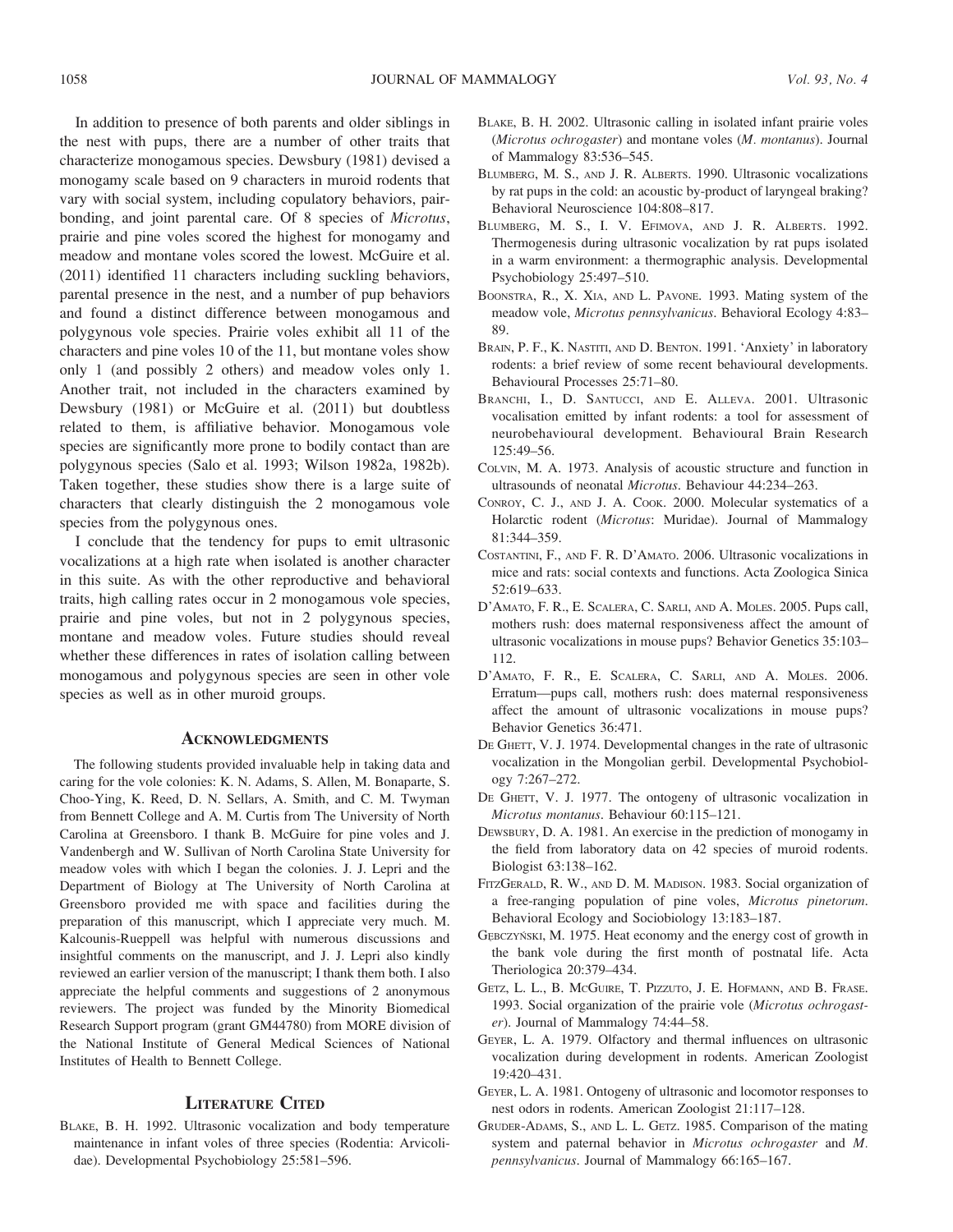- HAHN, M. E., AND M. J. LAVOOY. 2005. A review of the methods of studies on infant ultrasound production and maternal retrieval in small rodents. Behaviour Genetics 35:31–52.
- HEFFNER, R. S., AND H. E. HEFFNER. 1985a. Hearing in the least weasel. Journal of Mammalogy 66:745–755.
- HEFFNER, R. S., AND H. E. HEFFNER. 1985b. Hearing range of the domestic cat. Hearing Research 19:85–88.
- HILL, R. W. 1976. The ontogeny of homeothermy in neonatal Peromyscus leucopus. Physiological Zoology 49:292–306.
- HOFER, M. A. 2002. Unexplained infant crying: an evolutionary perspective. Acta Paediatrica 91:491–496.
- HOFER, M. A., AND H. N. SHAIR. 1993. Ultrasonic vocalization, laryngeal braking, and thermogenesis in rat pups: a reappraisal. Behavioral Neuroscience 107:354–362.
- JANNETT, F. G., JR. 1980. Social dynamics of the montane vole, Microtus montanus, as a paradigm. Biologist 62:3–19.
- JANNETT, F. G., JR. 1982. Nesting patterns of adult voles, Microtus montanus, in field populations. Journal of Mammalogy 63:495– 498.
- KAPUSTA, J. A., A. MARCHLEWSKA-KOJ, AND G. D. SALES. 1995. Home bedding modifies ultrasonic vocalizations of infant bank voles. Journal of Chemical Ecology 21:577–582.
- KLEIMAN, D. G. 1977. Monogamy in mammals. Quarterly Review of Biology 52:39–69.
- KÖLLIKER, M. 2005. Ontogeny in the family. Behavior Genetics 35:7-18.
- MADISON, D. M. 1980a. An integrated view of the social biology of Microtus pennsylvanicus. The Biologist 62:20–33.
- MADISON, D. M. 1980b. Space use and social structure in meadow voles, Microtus pennsylvanicus. Behavioral Ecology and Sociobiology 7:65–71.
- MADISON, D. M. 1981. Time patterning of nest visitation by lactating meadow voles. Journal of Mammalogy 62:389–391.
- MANDELLI, M.-J., AND G. SALES. 2004. Ultrasonic vocalizations of infant short-tailed field voles, Microtus agrestis. Journal of Mammalogy 85:282–289.
- MANLY, B. F. J. 1998. Randomization, bootstrap and Monte Carlo methods in biology. 2nd ed. Chapman & Hall, New York.
- MARTIN, P., AND P. BATESON. 1993. Measuring behaviour: an introductory guide. 2nd ed. Cambridge University Press, New York.
- MCGUIRE, B., AND M. NOVAK. 1984. A comparison of maternal behavior in the meadow vole (Microtus pennsylvanicus), prairie vole (M. ochrogaster) and pine vole (M. pinetorum). Animal Behaviour 32:1132–1141.
- MCGUIRE, B., AND M. NOVAK. 1986. Parental care and its relationship to social organization in the montane vole (Microtus montanus). Journal of Mammalogy 67:305–311.
- MCGUIRE, B., AND S. SULLIVAN. 2001. Suckling behavior of pine voles (Microtus pinetorum). Journal of Mammalogy 82:690–699.
- MCGUIRE, B., F. VERMEYLEN, AND W. E. BEMIS. 2011. Suckling behaviour in three species of voles. Behaviour 148:551–573.
- MOTOMURA, N., ET AL. 2002. A comparative study of isolation-induced ultrasonic vocalization in rodent pups. Experimental Animals 51:187–190.
- NADEAU, J. H. 1985. Ontogeny. Pp. 254–285 in Biology of New World Microtus (R. H. Tamarin, ed.). Special Publication 8, The American Society of Mammalogists.
- NOIROT, E. 1972. Ultrasound and maternal behavior in small rodents. Developmental Psychobiology 5:371–387.
- OKON, E. E. 1970. The effect of environmental temperature on the production of ultrasounds by isolated non-handled albino mouse pups. Journal of Zoology (London) 162:71–83.
- OKON, E. E. 1971. Temperature relations of vocalization in infant golden hamsters and Wistar rats. Journal of Zoology (London) 164:227–237.
- OKON, E. E. 1972. Factors affecting ultrasound production in infant rodents. Journal of Zoology (London) 168:139–148.
- OLIVERAS, D., AND M. NOVAK. 1986. A comparison of paternal behaviour in the meadow vole Microtus pennsylvanicus, the pine vole M. pinetorum and the prairie vole M. ochrogaster. Animal Behaviour 34:519–526.
- PÉPIN, F.-M., AND G. BARON. 1978. Développement postnatal de l'activité motrice chez Microtus pennsylvanicus. Canadian Journal of Zoology 56:1092–1102.
- PORTFORS, C. V. 2007. Types and functions of ultrasonic vocalizations in laboratory rats and mice. Journal of the American Association for Laboratory Animal Science 46:28–34.
- POWELL, R. A., AND J. J. FRIED. 1992. Helping by juvenile pine voles (Microtus pinetorum), growth and survival of younger siblings, and the evolution of pine vole sociality. Behavioral Ecology 3:325–333.
- POWELL, R. A., AND W. J. ZIELINSKI. 1989. Mink responses to ultrasound in the range emitted by prey. Journal of Mammalogy 70:637–638.
- RABON, D. R., JR., D. K. SAWREY, AND W. D. WEBSTER. 2001. Infant ultrasonic vocalizations and parental responses in two species of voles (Microtus). Canadian Journal of Zoology 79:830–837.
- RIBBLE, D. O. 1991. The monogamous mating system of Peromyscus californicus as revealed by DNA fingerprinting. Behavioral Ecology and Sociobiology 29:161–166.
- ROBERTS, L. H. 1972. Correlation of respiration and ultrasound production in rodents and bats. Journal of Zoology (London) 168:439–449.
- SALES, G., AND D. PYE. 1974. Ultrasonic communication in animals. Chapman & Hall, London, United Kingdom.
- SALO, A. L., L. E. SHAPIRO, AND D. A. DEWSBURY. 1993. Affiliative behavior in different species of voles (Microtus). Psychological Reports 72:316–318.
- SHAPIRO, L. E., AND T. R. INSEL. 1990. Infant's response to social separation reflects adult differences in affiliative behavior: a comparative developmental study in prairie and montane voles. Developmental Psychobiology 23:375–393.
- SHAPIRO, L. E., M. E. MEYER, AND D. A. DEWSBURY. 1989. Affiliative behavior in voles: effects of morphine, naloxone, and crossfostering. Physiology and Behavior 46:719–723.
- SIKES, R. S., W. L. GANNON, AND THE ANIMAL CARE AND USE COMMITTEE OF THE AMERICAN SOCIETY OF MAMMALOGISTS. 2011. Guidelines of the American Society of Mammalogists for the use of wild mammals in research. Journal of Mammalogy 92:235–253.
- SMITH, J. C. 1972. Sound production by infant Peromyscus maniculatus (Rodentia: Myomorpha). Journal of Zoology (London) 168:369–379.
- SMITH, J. C., AND G. D. SALES. 1980. Ultrasonic behavior and mother– infant interactions in rodents). Pp. 105–133 in Maternal influences and early behavior (R. W. Bell and W. P. Smotherman, eds.). SP Medical and Scientific Books, New York.
- STAHL, W. R. 1967. Scaling of respiratory variables in mammals. Journal of Applied Physiology 22:453–460.
- VIEIRA, M. L., AND R. E. BROWN. 2002. Ultrasonic vocalizations and ontogenetic development in California mice (Peromyscus californicus). Behavioural Processes 59:147–156.